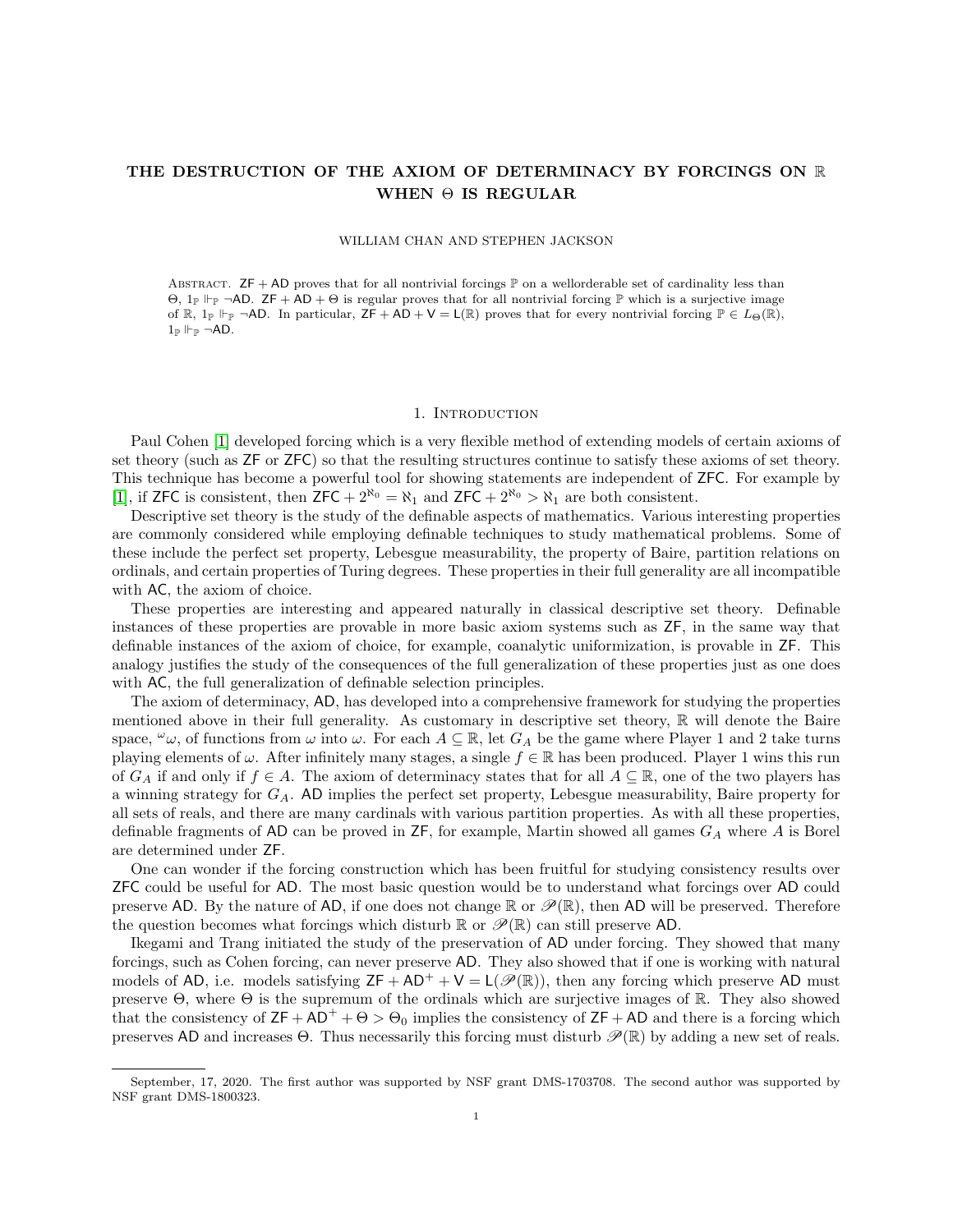The following are some examples of concrete forcings applied within AD. They all destroy the axiom of determinacy for various reasons. These examples give some empirical evidence that most small forcings can not preserve AD and also motivate the general arguments presented throughout the paper.

Let C denote Cohen forcing. Cohen forcing adds a generic filter which is equiconstructible from a generic real, called the Cohen generic real. It is well known that if g is a Cohen generic real over V, then  $V[g] \models$ " $\mathbb{R}^V$  does not have the Baire property". Hence  $V[g] \models \neg AD$ .

Note that Woodin has shown that if  $V \models$  ZFC has a proper class of Woodin cardinals, then for any  $\mathbb P$  and  $G \subseteq \mathbb{P}$  which is P-generic over V,  $L(\mathbb{R})^V$  is elementarily equivalent to  $L(\mathbb{R})^{V[G]}$ . This setting implies that  $L(\mathbb{R})^V \models$  AD. Let g be a Cohen real which is generic over V. Note  $g \in L(\mathbb{R})^{\mathrm{V}[g]}$  and by Woodin's result,  $L(\mathbb{R})^{V[g]} \models$  AD. However,  $L(\mathbb{R})[g] \models \neg AD$  by the result mentioned in the previous paragraph. Observe that the elements of the ground model always belong to its forcing extension. Thus  $\mathbb{R}^V \in L(\mathbb{R})[g]$ ; however,  $\mathbb{R}^V \notin L(\mathbb{R})^{V[g]}$ .

Assume  $\mathsf{ZF} + \mathsf{DC}_{\mathbb{R}}$ . Let  $\text{Coll}(\omega_1, \omega_2)$  be the forcing consisting of countable partial functions from  $\omega_1$  into  $\omega_2$  ordered by reverse extension. Suppose there was a  $G \subseteq \text{Coll}(\omega_1, \omega_2)$  generic over V such that  $V[G] \models$  AD. Since Coll $(\omega_1, \omega_2)$  is countably closed and  $DC_R$  holds, no new reals are added.  $V[G]$  has a surjection of  $\omega_1^V$  onto  $\omega_2^V$ . Thus there is a new subset of  $\omega_1^V$  which codes an ordering of  $\omega_1^V$  of length  $\omega_2^V$ . In V, let  $\pi : \mathbb{R}^V \to \omega_1^V$  be a surjection. By the Moschovakis coding lemma in  $V[G] \models \text{AD}$ , there is some real which codes this new subset of  $\omega_1^V$  with respect to  $\pi$ . This is impossible if there are no new reals. Thus  $V[G]$  can not satisfy AD.

Suppose  $\kappa$  is a cardinal. The partition relation  $\kappa \to (\kappa)^{\lambda}$  is the statement that for all  $\Phi : [\kappa]^{\lambda} \to 2$ , there is a club  $C \subseteq \kappa$  and an  $i \in 2$  so that  $\Phi(f) = i$  for all  $f \in [\kappa]^{\lambda}$  of the correct type. The notion of correct type will be defined below and is needed to obtain a club set which is homogeneous. Martin showed that  $\omega_1 \rightarrow (\omega_1)_2^{\omega_1}$  holds under AD.

Revisiting the Cohen forcing  $\mathbb{C}$ : Assume ZF. Suppose there was a Cohen generic real g over V such that  $V[g] \models$  AD. Since  $|\mathbb{C}| = \aleph_0$ , every  $D \subseteq \omega_1$  in  $V[g]$  has a  $C \in V$  which is a club subset of  $\omega_1$  so that  $V[g] \models C \subseteq D$ . (This phenomenon will be called the ground club property.) Note that  $([\omega_1]^{\omega_1})^V \in V[g]$ , so one may define a partition  $\Phi : [\omega_1]^\omega \to 2$  in  $V[g]$  as follows:

$$
\Phi(f) = \begin{cases} 0 & f \in ([\omega_1]^\omega)^V \\ 1 & \text{otherwise} \end{cases}
$$

.

 $V[g] \models \text{AD}$ , so by  $\omega_1 \to (\omega_1)_2^{\omega}$ , let  $D \subseteq \omega_1$  be a club set homogeneous for  $\Phi$ . Let  $C \subseteq D$  be a club in V so that  $V[g] \models C \subseteq D$ . Taking any  $f \in ([C]^\omega)^V$  of the correct type, one can show that in  $V[g]$ , C is homogeneous for  $\Phi$  taking value 0. Let  $c_i$  denote the  $(\omega \cdot i + \omega)^{\text{th}}$  element of C. As  $C \in V$ ,  $\langle c_i : i \in \omega \rangle \in V$ . Pick  $z \in \mathscr{P}(\omega)^{V[g]}$ . Let  $f_z \in ([C]^\omega)^{V[g]}$  be defined by letting  $f_z$  be the increasing enumeration of  $\{c_i : i \in z\}$ . The function  $f_z$  is of the correct type so  $\Phi(f_z) = 0$ . Thus  $f_z \in V$ . Since  $z = \{i \in \omega : c_i \in f_z\}$ , one has that  $z \in V$ . It has been shown that  $\mathbb{R}^V = \mathbb{R}^{V[g]}$  which is impossible since  $g \in \mathbb{R}^{V[g]} \setminus \mathbb{R}^V$ .

These examples suggest that "small" nontrivial forcings should not be able to preserve AD. The examples also seem to indicate that the partition property and the ground model club phenomenon appears to be common aspects of these arguments.

The axiom of determinacy by its definition influences the sets which are surjective images of R. It is reasonable to ask whether a nontrivial forcing which itself is within the realm of determinacy (i.e. is a surjective image of  $\mathbb{R}$ ) must disturb  $\mathbb{R}$  or  $\mathscr{P}(\mathbb{R})$  and if so, can it preserve AD. More specifically, if  $V \models$  AD,  $L(\mathbb{R})$  is the smallest model of determinacy containing  $\mathbb{R}^V$ . One can ask if in  $L(\mathbb{R})$ , which is the most natural model of AD, can a nontrivial forcing within the realm of determinacy, i.e. in  $L_{\Theta}(\mathbb{R})$ , preserve AD. The following are the main questions:

**Question 1.1.** Assume  $ZF + AD$ . If  $\mathbb P$  is a nontrivial forcing which is a surjective image of  $\mathbb R$ , is it possible that  $1_P \Vdash_{\mathbb{P}} \mathsf{AD}$ ?

Assume  $\mathsf{ZF} + \mathsf{AD} + V = L(\mathbb{R})$ . Is there any nontrivial  $\mathbb P$  which is a surjective image of  $\mathbb R$  so that  $1_{\mathbb P} \Vdash_{\mathbb P} \mathsf{AD}$ ?

The first question will be answered negatively if the assumptions are augmented with the condition that Θ is regular. Since Θ is regular in L(R), this immediately gives the negative answer to the second question.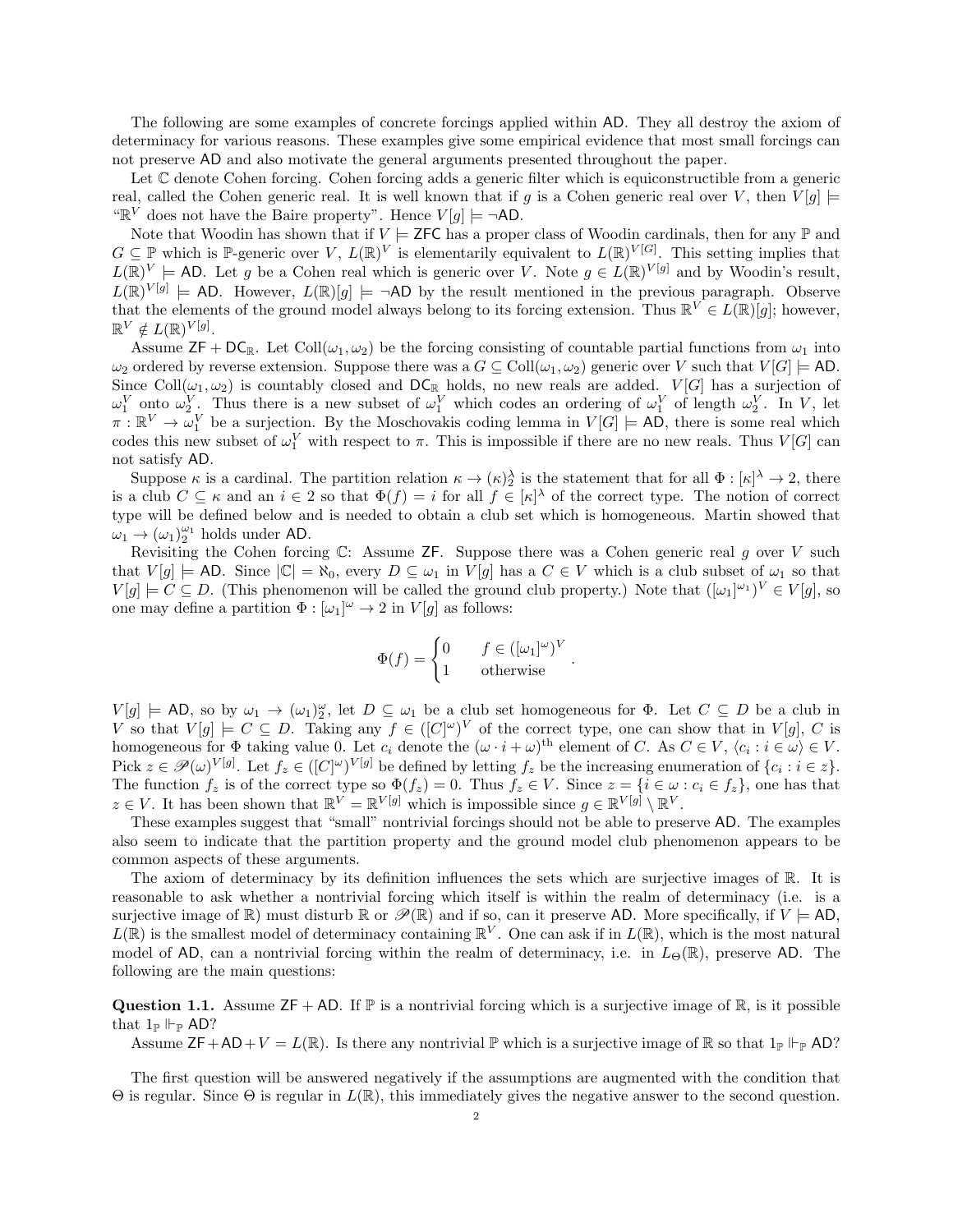The results of the paper are the following:

**Theorem [3.2.](#page-4-0)** Assume  $ZF + AD$ . If  $\mathbb P$  is a nontrivial wellorderable forcing of cardinality less than  $\Theta$ , then  $1_{\mathbb{P}} \Vdash_{\mathbb{P}} \neg AD$ .

The argument of the above theorem serves as a template for the main result. Its proof is a generalization of the example involving Cohen forcing. In discussion with Goldberg, a stronger result for wellorderable forcing can be shown using different techniques:

**Theorem [3.5.](#page-5-0)** Assume  $ZF + AD$ . If  $\mathbb P$  is a wellorderable forcing which adds a new real, the  $1_{\mathbb P} \vdash_{\mathbb P} \neg AD$ .

The main results are:

**Theorem [5.5.](#page-9-1)** Assume  $ZF + AD + \Theta$  is regular. Suppose  $\mathbb P$  is a nontrivial forcing which is a surjective *image of*  $\mathbb{R}$ . Then  $1_{\mathbb{P}}$   $\vdash_{\mathbb{P}} \neg AD$ .

Corollary [5.6.](#page-9-2) Assume  $ZF + AD + V = L(\mathbb{R})$ . No nontrivial forcing  $\mathbb{P} \in L_{\Theta}(\mathbb{R})$  can preserve AD.

In fact, assume  $\mathsf{ZF} + \mathsf{AD}^+ + \neg \mathsf{AD}_\mathbb{R} + \mathsf{V} = \mathsf{L}(\mathscr{P}(\mathbb{R}))$ . No nontrivial forcing which is the surjective image of  $\mathbb R$  can preserve AD.

# 2. Ground Club Property

Recall that if  $A \subseteq \mathbb{R} \times \mathbb{R}^n$  and  $e \in \mathbb{R}$ ,  $A_e = \{x \in \mathbb{R}^n : (e, x) \in A\}.$ 

<span id="page-2-0"></span>Fact 2.1. (Moschovakis) Assume  $ZF + AD$ . Let  $\Gamma$  be a nonselfdual pointclass closed under continuous substitution,  $\exists^{\mathbb{R}}, \wedge$ , and  $\Sigma_1^1 \subseteq \Gamma$ . Let  $\prec \in \Gamma$  be a strict prewellordering. For each  $a \in \text{dom}(\prec)$ , let  $Q_a = \{b \in \mathbb{R}^d : |b| \leq 1\}$  $dom(\prec) : a \preceq b \wedge b \preceq a$ . Let  $U \subseteq \mathbb{R}^3$  be a  $\Gamma$ -universal set for subsets of  $\mathbb{R}^2$  in  $\Gamma$ . Let  $Z \subseteq dom(\prec) \times \mathbb{R}$ . Then there is an  $e \in \mathbb{R}$  so that

 $(1) U_e \subseteq Z$ .

(2) For all  $a \in \text{dom}(\prec)$ ,  $(U_e)_a \neq \emptyset$  if and only if  $Z_a \neq \emptyset$ .

*Proof.* See [\[6\]](#page-10-0) Section 7D.

<span id="page-2-1"></span>Fact 2.2. Assume  $\mathsf{ZF} + \mathsf{AD}$ . Let  $X \subseteq \mathbb{R}$  and  $\pi : X \to \kappa$  be a surjection. Let  $\prec$  be a strict prewellordering on X defined by  $x \prec y$  if and only if  $\pi(x) < \pi(y)$ . Let  $\Gamma$  be a nonselfdual pointclass closed under continuous substitution,  $\exists^{\mathbb{R}}, \wedge, \prec \in \Gamma$ , and  $\Sigma_1^1 \subseteq \Gamma$ . Let U be a fixed  $\Gamma$ -universal set for subsets of  $\mathbb{R}^2$  in  $\Gamma$ . For each  $e \in \mathbb{R}, \text{ let } S_e^{\pi} = \{ \alpha < \kappa : (\exists a)(\pi(a) = \alpha \wedge U_e(a, 0)) \}.$ 

For all  $C \subseteq \kappa$ , there is some  $e \in \mathbb{R}$  so that  $S_e^{\pi} = C$ .

*Proof.* Let  $Z = \{(a, 0) : a \in X \land \pi(a) \in C\}$ . Apply Fact [2.1.](#page-2-0)

**Definition 2.3.** Assume  $\mathsf{ZF} + \mathsf{AD}$ . Let  $A \subseteq \mathbb{R}$ . Let  $\delta_A$  be the least ordinal  $\delta$  so that  $L_{\delta}(A, \mathbb{R}) \prec_1 L(A, \mathbb{R})$ , where  $\prec_1$  denotes  $\Sigma_1$  elementarity in a language that includes a predicate  $\dot{A}$  and  $\dot{R}$ , which are always interpreted as A and R, respectively. It is also the least ordinal  $\delta$  so that  $L_{\delta}(A,\mathbb{R})$  is an elementary substructure of  $L(A, \mathbb{R})$  with respect  $\Sigma_1$  formulas in the above language using elements of  $\mathbb{R}, \mathbb{R}$  itself, and A as parameters.

Let  $\Sigma_1(L(A,\mathbb{R}),\mathbb{R}\cup\{\mathbb{R},A\})$  be the collection of sets in  $L(A,\mathbb{R})$  which are  $\Sigma_1$  definable in  $L(A,\mathbb{R})$  using elements of  $\mathbb{R}$ ,  $\mathbb{R}$  itself, and A as parameters.

<span id="page-2-2"></span>Definition 2.4. Following [\[4\]](#page-10-1) Section 2.4 and 2.5, the following is an explicit prewellordering of a subset of R of length  $\delta_A$  which is  $\Sigma_1(L(A, \mathbb{R}), \mathbb{R} \cup {\mathbb{R}, A})$ :

Let  $T$  be the theory consisting of  $ZF$  without the power set axiom, " $\mathbb R$  exists", and countable choice for R.

Let  $\varphi_A(x, A, \mathbb{R})$  denote a  $\Sigma_1$  formula that defines the  $\Sigma_1(L(A, \mathbb{R}), \{A, \mathbb{R}\})$  set, denoted  $U_A$ , which is universal for  $\Sigma_1(L(A,\mathbb{R}), \mathbb{R} \cup \{A, \mathbb{R}\})$ . For  $x \in U_A$ , let  $\Theta_x$  be the least ordinal so that  $L_{\Theta_x}(A,\mathbb{R}) \models T$  and  $L_{\Theta_x}(A,\dot{\mathbb{R}}) \models \varphi_A(x, A, \dot{\mathbb{R}})$ . Define  $\tilde{\rho}_A(x) = (\delta_A)^{L_{\Theta_x}(A,\dot{\mathbb{R}})}$ . Let  $\iota_A : \tilde{\rho}_A[U_A] \to \delta_A$  be the transitive collapse of  $\tilde{\rho}[U_A]$ . Let  $\rho_A = \iota_A \circ \tilde{\rho}_A$ .  $\rho_A$  is a  $\Sigma_1(L(A, \mathbb{R}), \{A, \mathbb{R}\})$  surjection of  $U_A$  onto  $\delta_A$ . In applications of the coding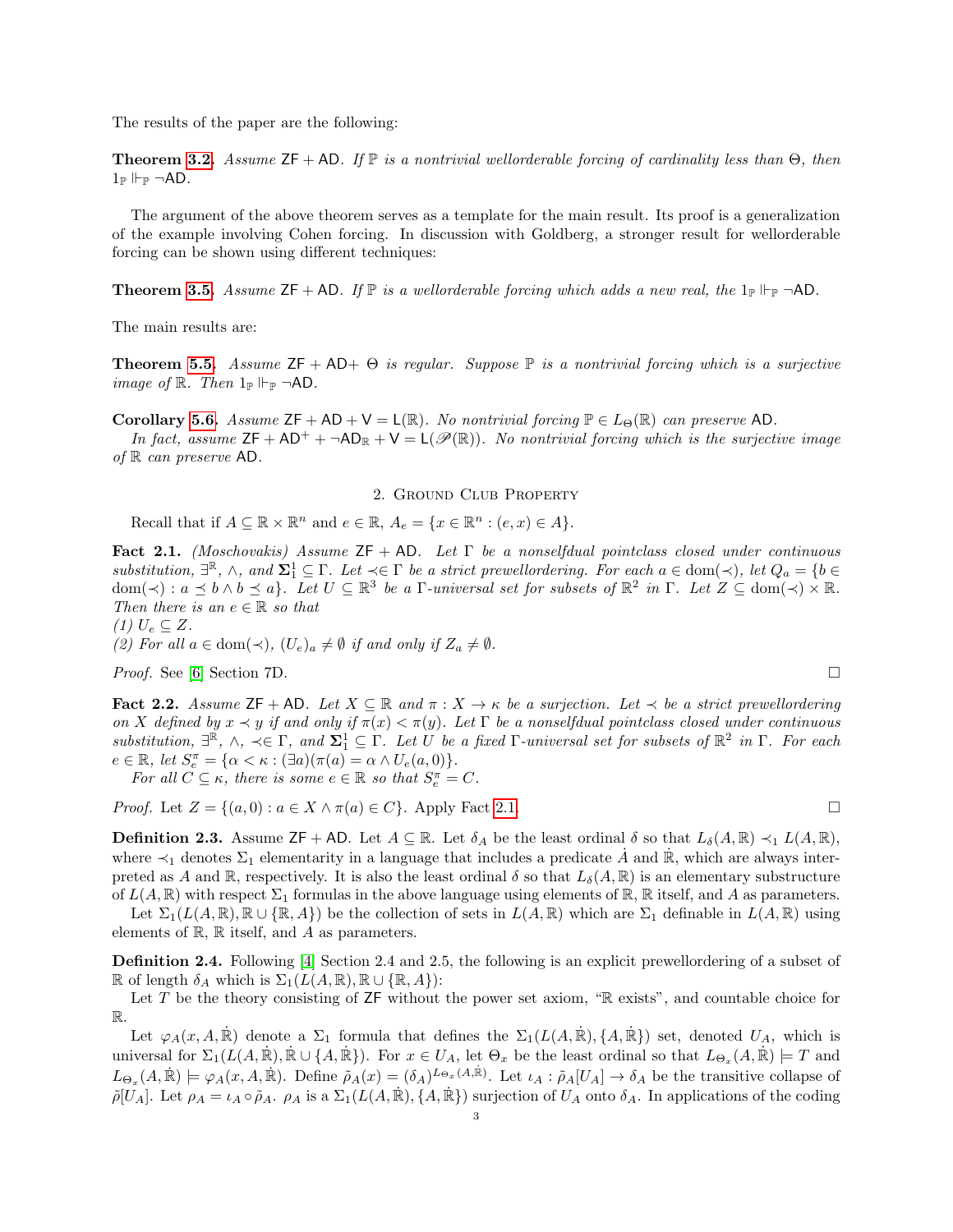lemma throughout the paper, the prewellordering and universal set used will always be the ones produced above.

Therefore there is a  $\Sigma_1$  formula  $\varsigma(\alpha, e, A, \mathbb{R})$  so that for all  $\alpha < \delta_A$ ,  $L(A, \mathbb{R}) \models \alpha \in S_e^{\rho_A} \Leftrightarrow \varsigma(\alpha, e, A, \mathbb{R})$ .

**Definition 2.5.** A function  $f : \lambda \to ON$  has uniform cofinality  $\omega$  if and only if there is a  $g : \lambda \times \omega \to ON$ with the property that for all  $\alpha < \lambda$  and  $n \in \omega$ ,  $g(\alpha, n) < g(\alpha, n+1)$  and  $f(\alpha) = \sup\{g(\alpha, n) : n \in \omega\}$ .

A function  $f : \lambda \to ON$  is of the correct type if and only if f is strictly increasing, for all  $\alpha < \lambda$ ,  $f(\alpha) > \sup\{f(\beta) : \beta < \alpha\}$ , and f has uniform cofinality  $\omega$ .

Let  $\kappa$  be an ordinal. For ordinals  $\lambda \leq \kappa$ , let  $\kappa \to (\kappa)^{\lambda}$  denote that for all  $\Phi : [\kappa]^{\lambda} \to 2$ , there is a club  $C \subseteq \kappa$  and  $i \in 2$  so that for all  $f : \lambda \to C$  of the correct type,  $\Phi(f) = i$ .

If  $\kappa \to (\kappa)_2^{\kappa}$ , then one says that  $\kappa$  has the strong partition property. If for all  $\eta < \kappa$ ,  $\kappa \to (\kappa)_2^{\eta}$ , then  $\kappa$  is said to have the weak partition property. (Note that  $\kappa \to (\kappa)^2$  implies that  $\kappa$  is regular.)

<span id="page-3-0"></span>Fact 2.6. Assume  $\mathsf{ZF} + \mathsf{AD}$ . Let  $A \subseteq \mathbb{R}$ . Then  $\delta_A$  has the strong partition property in  $L(A, \mathbb{R})$  and even in  $V$ .

Proof. This is shown by following Martin's template for establishing partition properties. The reflection properties and the uniform coding lemma is used to produce a good coding system for functions  $f : \delta_A \to \delta_A$ . See [\[2\]](#page-9-3) for more details. See [\[5\]](#page-10-2) for the details of this specific result.  $\square$ 

**Definition 2.7.** The ordinal  $\Theta$  is the supremum of the ordinals which are surjective images of  $\mathbb{R}$ .

For  $A, B \in \mathscr{P}(\mathbb{R}), A \leq_w B$  denotes that A is Wadge reducible to B. For each  $r \in \mathbb{R}$ , let  $\Xi_r$  denote the Wadge reduction coded by r. So  $\Xi_r^{-1}[B]$  is the subset of R reducible to B via the Wadge reduction coded by  $r$ .

The Wadge lemma states that  $\mathsf{ZF}+\mathsf{AD}$  implies that for all  $A, B \in \mathscr{P}(\mathbb{R})$  either  $A \leq_w B$  or  $B \leq_w (\mathbb{R} \setminus A)$ .

<span id="page-3-1"></span>Fact 2.8. ([\[3\]](#page-10-3)) Assume ZF + AD. For all  $\lambda < \Theta$ , there exists some  $\kappa$  with  $\lambda < \kappa < \Theta$  so that  $\kappa$  has the strong partition property.

*Proof.* This result follows from Fact [2.6.](#page-3-0) [\[3\]](#page-10-3) works with  $ZF + DC + AD$  as its base theory. [\[5\]](#page-10-2) has a careful presentation of this result from just  $ZF + AD$ .

**Definition 2.9.** Let  $\kappa$  be a regular cardinal and  $\mathbb{P} = (\mathbb{P}, \leq_{\mathbb{P}}, 1_{\mathbb{P}})$  be a forcing.  $\mathbb{P}$  has the ground club property at  $\kappa$  if and only if for all  $p \in \mathbb{P}$  and all  $\mathbb{P}$ -name  $\dot{D}$  such that  $p \Vdash_{\mathbb{P}} \text{``}\dot{D}$  is a club subset of  $\ddot{\kappa}$ ", there is some club  $C \subseteq \kappa$  so that  $p \Vdash_{\mathbb{P}} \check{C} \subseteq \dot{D}$ .

If  $A \subseteq \omega_1$  is an unbounded subset of  $\omega_1$ , then for each  $\alpha < \omega$ , let  $A(\alpha)$  denote the  $\alpha^{\text{th}}$ -element of A.

<span id="page-3-2"></span>**Lemma 2.10.** Assume ZF. Let  $\mathbb P$  be a forcing and  $p \in \mathbb P$ . If  $\mathbb P$  has the ground club property at  $\kappa$  and  $p \Vdash \kappa \to (\kappa)^{\omega}_{2}, \text{ then } p \Vdash \dot{\mathbb{R}} = \check{\mathbb{R}}.$ 

*Proof.* Let  $G \subseteq \mathbb{P}$  be any P-generic filter over V containing p. Observe that every set of V belongs to  $V[G]$ , so in particular,  $([\kappa]^\omega)^V \in V[G].$ 

In  $V[G]$ , define  $\Phi : [\kappa]^\omega \to 2$  by

$$
\Phi(f) = \begin{cases} 0 & f \in ([\kappa]^\omega)^V \\ 1 & \text{otherwise} \end{cases}.
$$

Let  $D \subseteq \kappa$  be a club set homogeneous for  $\Phi$ . By the ground club property at  $\kappa$ , there is some  $C \subseteq D$  with  $C \in V$  and is a club in V. Pick any  $f \in (C^{\omega})^V$  of correct type. Then  $\Phi(f) = 0$ . Thus D is homogeneous for  $\Phi$  taking value 0. Therefore C is also homogeneous for  $\Phi$  taking value 0. Any function  $f \in ([C]^\omega)^{V[G]}$  of the correct type belongs to  $V$ .

Let  $c_i = C(\omega \cdot i + \omega)$ . Since  $C \in V$ , the sequence  $(c_i : i \in \omega)$  belongs to V. Each  $c_i \in C$  since C is club and each  $c_i$  has cofinality  $\omega$ . Let  $z \in \mathbb{R}^{V[G]}$ . Let  $f_z = \{c_i : i \in z\}$ . Then  $f_z \in [C]^{\omega}$  and is of correct type. So  $\Phi(f_z) = 0$ .  $f_z \in V$ . Then  $z = \{i \in \omega : c_i \in f_z\}$ . So  $z \in \mathbb{R}^V$ .

## 3. Wellorderable Forcings of Cardinality Less than Θ

This section will show that a nontrivial forcing on a wellorderable set of cardinality less than Θ can not preserve AD. The results of this section are subsumed by the results of Section [5;](#page-7-0) however, the argument there is far less natural for wellorderable forcings.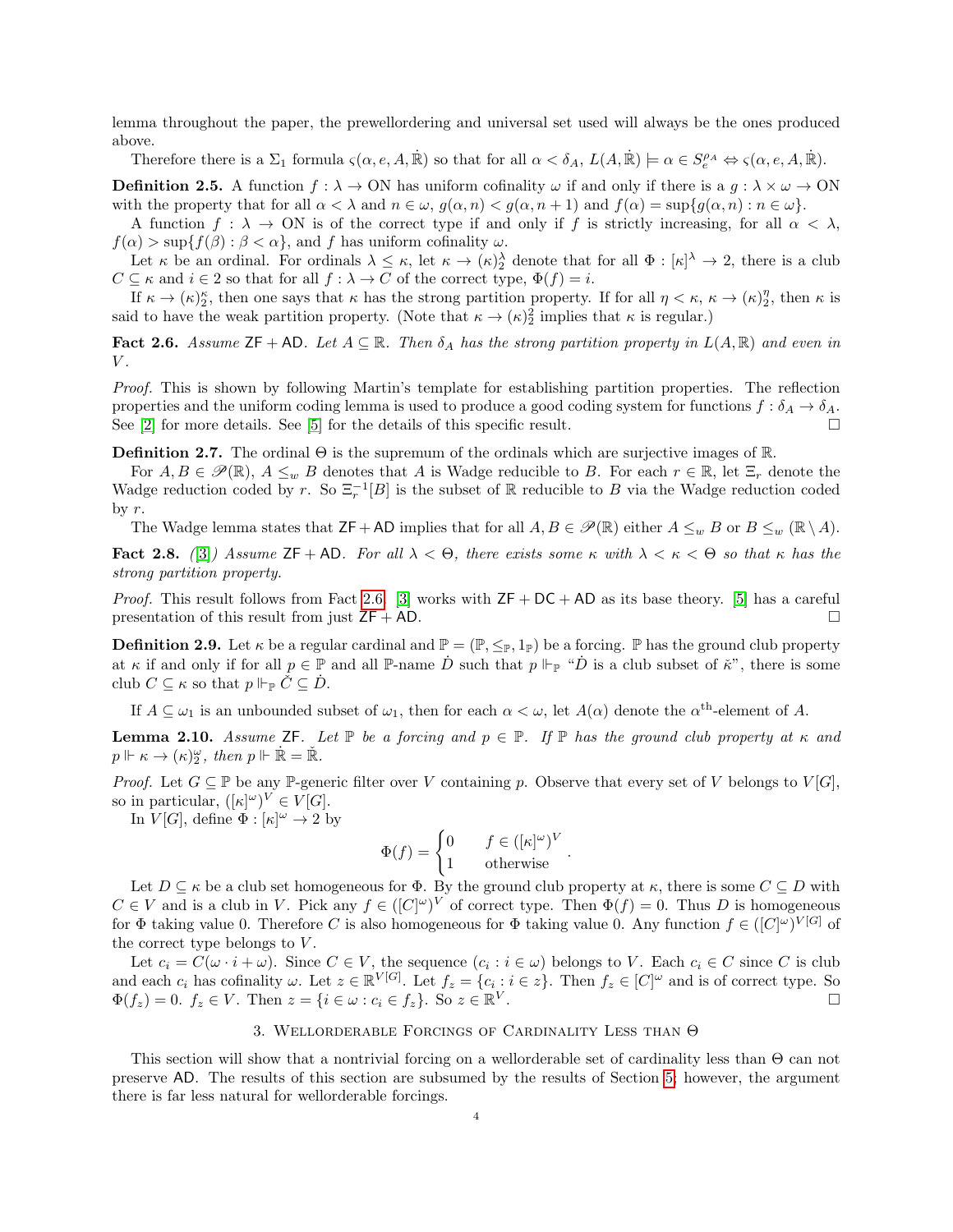<span id="page-4-1"></span>Fact 3.1. Assume ZF. Let  $\mathbb P$  be a wellorderable forcing of size  $\lambda$ . Then  $\mathbb P$  has the ground club property at  $\kappa$ for all regular  $\kappa > \lambda$ .

*Proof.* Let  $r \in \mathbb{P}$  and  $\dot{D}$  be a  $\mathbb{P}$  name such that  $r \Vdash_{\mathbb{P}} \text{``}\dot{D} \subseteq \dot{\kappa}$  is a club". For each  $\alpha < \kappa$ , let  $A_{\alpha} = \{p \in \mathbb{P}\}$  $\mathbb{P}: (\exists \beta < \kappa)(p \Vdash_{\mathbb{P}} D(\check{\alpha}) = \check{\beta})\}.$  Let  $B_{\alpha} = \{\beta : (\exists p \in A_{\alpha})(p \Vdash_{\mathbb{P}} D(\check{\alpha}) = \check{\beta})\}.$  Since  $|A_{\alpha}| \leq |\mathbb{P}| = \lambda < \kappa$ and  $\kappa$  is regular, sup  $B_{\alpha} < \kappa$ . Let  $F(\alpha) = \sup B_{\alpha}$ . Note that  $F(\alpha) \geq \alpha$  since  $1_{\mathbb{P}} \Vdash_{\mathbb{P}} D(\check{\alpha}) \geq \check{\alpha}$ . Let  $C = {\alpha < \kappa : (\forall \eta < \alpha)(F(\eta) < \alpha)}$ . C is club.

Let  $G \subseteq \mathbb{P}$  be a  $\mathbb{P}$ -generic filter over V with  $r \in G$ . Let  $D = D[G]$ . Suppose  $\alpha \in C$ . Since G is generic, for each  $\eta < \alpha$ ,  $G \cap A_{\eta} \neq \emptyset$ . For any  $q \in G \cap A_{\eta}$ ,  $q \Vdash_{\mathbb{P}} D(\eta) \leq F(\eta) < \alpha$ . Hence  $\eta \leq D(\eta) < \alpha$  for all  $\eta < \alpha$ . Since D is a club,  $\alpha \in D$ . This shows  $C \subseteq D$  in  $V[G]$ . Since G was arbitrary with  $r \in G$ ,  $r \Vdash_{\mathbb{P}} C \subseteq D$ .  $\Box$ 

<span id="page-4-0"></span>**Theorem 3.2.** Assume  $ZF + AD$ . If  $\mathbb P$  is a nontrivial wellorderable forcing of cardinality less than  $\Theta$ , then  $1_{\mathbb{P}} \Vdash_{\mathbb{P}} \neg AD$ .

*Proof.* Suppose  $|\mathbb{P}| = \delta$  where  $\delta < \Theta$  is a cardinal. One may assume  $\mathbb{P} \subseteq \delta$ .

Let  $G \subseteq \mathbb{P}$  be a  $\mathbb{P}$ -generic filter over V. Assume that  $V[G] \models$  AD. By Fact [2.8,](#page-3-1) let  $\kappa$  be a cardinal such that  $\delta < \kappa < \Theta^{V[G]}$  and has the strong partition property in  $V[G]$ . Therefore,  $\kappa$  is regular in V. Let  $p \in G$ be such that  $p \Vdash \kappa \to (\kappa)_2^{\omega}$ . Since  $\delta < \Theta$ , let  $\pi : \mathbb{R}^V \to \delta$  be a surjection in V. Let  $\Gamma$  be a pointclass and U be a Γ-universal sets satisfying the conditions of Fact [2.2](#page-2-1) for the surjection  $\pi$ .

Since  $\mathbb{P} \subseteq \delta$ , if  $\mathbb{P}$  is nontrivial, then G is a new subset of  $\delta$ . Since  $V[G] \models AD$ , there is some  $e \in \mathbb{R}^{V[G]}$ so that  $S_e^{\pi} = G$  by Fact [2.2.](#page-2-1) If  $\mathbb{R}^V = \mathbb{R}^{V[G]}$ , then this would imply  $G \in V$ . Hence one must have that  $\mathbb{R}^V \subsetneq \mathbb{R}^{V[G]}.$ 

Fact [3.1](#page-4-1) implies that  $\mathbb P$  has the ground club propery at  $\kappa$ . Lemma [2.10](#page-3-2) implies that  $p \Vdash_{\mathbb P} \dot{\mathbb R} = \check{\mathbb R}$ . So  $\mathbb{R}^V=\mathbb{R}^{V[G]}$ . Contradiction.

The previous theorem illustrates the main ideas to be used in Section [5.](#page-7-0) The above proof uses the partition property  $\kappa \to (\kappa)^{\omega}_{2}$ . This requires the theorem to be restricted to wellorderable forcings of cardinality less than Θ. In discussion with Goldberg, the following more elementary argument was found which could apply to more wellorderable forcings:

<span id="page-4-3"></span>**Fact 3.3.** Assume  $ZF$ ,  $AC_{\omega}^{\mathbb{R}}$  (the axiom of countable choice for  $\mathbb{R}$ ), and all sets of reals have the Baire property and the perfect set property. Let  $\mathbb P$  be a wellorderable forcing such that  $1_{\mathbb P} \Vdash_{\mathbb P} \mathbb R \subsetneq \mathbb R$  (adds new reals), then  $1_{\mathbb{P}} \Vdash_{\mathbb{P}} \hat{\mathbb{R}}$  has no perfect subset".

*Proof.* Suppose there was a  $G \subseteq \mathbb{P}$  which is  $\mathbb{P}$ -generic over V and  $V[G] \models \mathbb{R}^V$  has a perfect subset. In  $V[G]$ , let T be a perfect tree so that  $[T] \subseteq \mathbb{R}^V$ . Let T be a name for T and  $q \in G$  be such that  $q \Vdash_{\mathbb{P}} T$  is a perfect tree.

Work in V. For each  $p \in \mathbb{P}$ , let  $A_p = \{x \in \mathbb{R}^V : p \Vdash_{\mathbb{P}} \check{x} \in [\dot{T}]\}\.$  Note that if  $p \leq_{\mathbb{P}} q$ , then each  $A_p$  is closed. To see this: Suppose z is a limit point of  $A_p$ . Let H be any P-generic filter over V containing p. Since  $[\dot{T}[H]]$  is a closed set and  $A_p \subseteq [\dot{T}[H]]$ ,  $z \in [\dot{T}[H]]$ . Since H was arbitrary containing p,  $p \Vdash_{\mathbb{P}} \check{z} \in [\dot{T}]$ .

Let  $q' \leq_{\mathbb{P}} q$ , and note that  $q' \Vdash_{\mathbb{P}} \dot{T}$  is a perfect tree. Observe that in  $V[G], [T] \subseteq \bigcup_{p \leq_{\mathbb{P}} q'} A_p$ . Thus in V,  $\bigcup_{p \leq \mathbb{F}q'} A_p$  is an uncountable set. By the perfect set property in V, there is an injection  $\Phi : \mathbb{R} \to \bigcup_{p \leq \mathbb{F}q'} A_p$ . Note that  $\mathbb{R} = \bigcup_{p \leq p \neq q'} \Phi^{-1}[A_p]$ , which is a wellordered union of subsets of R. By the Baire property in V for all sets of reals and the Kuratowski-Ulam, a wellordered union of meager sets is meager. Since  $\mathbb R$  is not meager, there is must be a  $p \leq_{\mathbb{P}} q'$  so that  $\Phi^{-1}[A_p]$  is nonmeager and hence uncountable. Thus  $A_p$  is uncountable. Since  $A_p$  is a closed uncountable set (or by the perfect set property), there is some perfect tree U so that  $[U] \subseteq A_p$ . Note that for all  $t \in U$ ,  $p \Vdash_{\mathbb{P}} \check{t} \in \dot{T}$ . Thus  $p \Vdash_{\mathbb{P}} [\check{U}] \subseteq [\dot{T}]$ .

Let D be the collection of  $p \leq_{\mathbb{P}} q$  so that there is a perfect tree  $U \in V$  so that  $p \Vdash_{\mathbb{P}} [\check{U}] \subseteq [\check{T}]$ . Since  $q' \leq_{\mathbb{P}} q$  was arbitrary in the above argument, one has shown that D is dense below  $q \in G$ . By the genericity of  $G, G \cap D \neq \emptyset$ . Let  $p \in G \cap D$  and let  $U \in V$  be a perfect tree so that  $p \Vdash_{\mathbb{P}} [\check{U}] \subseteq [\check{T}]$ . Since  $U \in V$  and  $V[G]$  has a new real,  $[U]$  must have a new real in  $V[G]$ . Because  $V[G] \models [U] \subseteq [T[G]]$  and  $[T[G]] = [T]$ , one has that [T] has a new real. But  $[T] \subseteq \mathbb{R}^V$ . Contradiction.

<span id="page-4-2"></span>Fact 3.4. (ZF). Let  $\mathbb P$  be a forcing on a wellorderable set. If  $\mathbb R$  is not wellorderable, then  $1_{\mathbb P} \Vdash_{\mathbb P} \check{\mathbb R}$  is not wellorderable.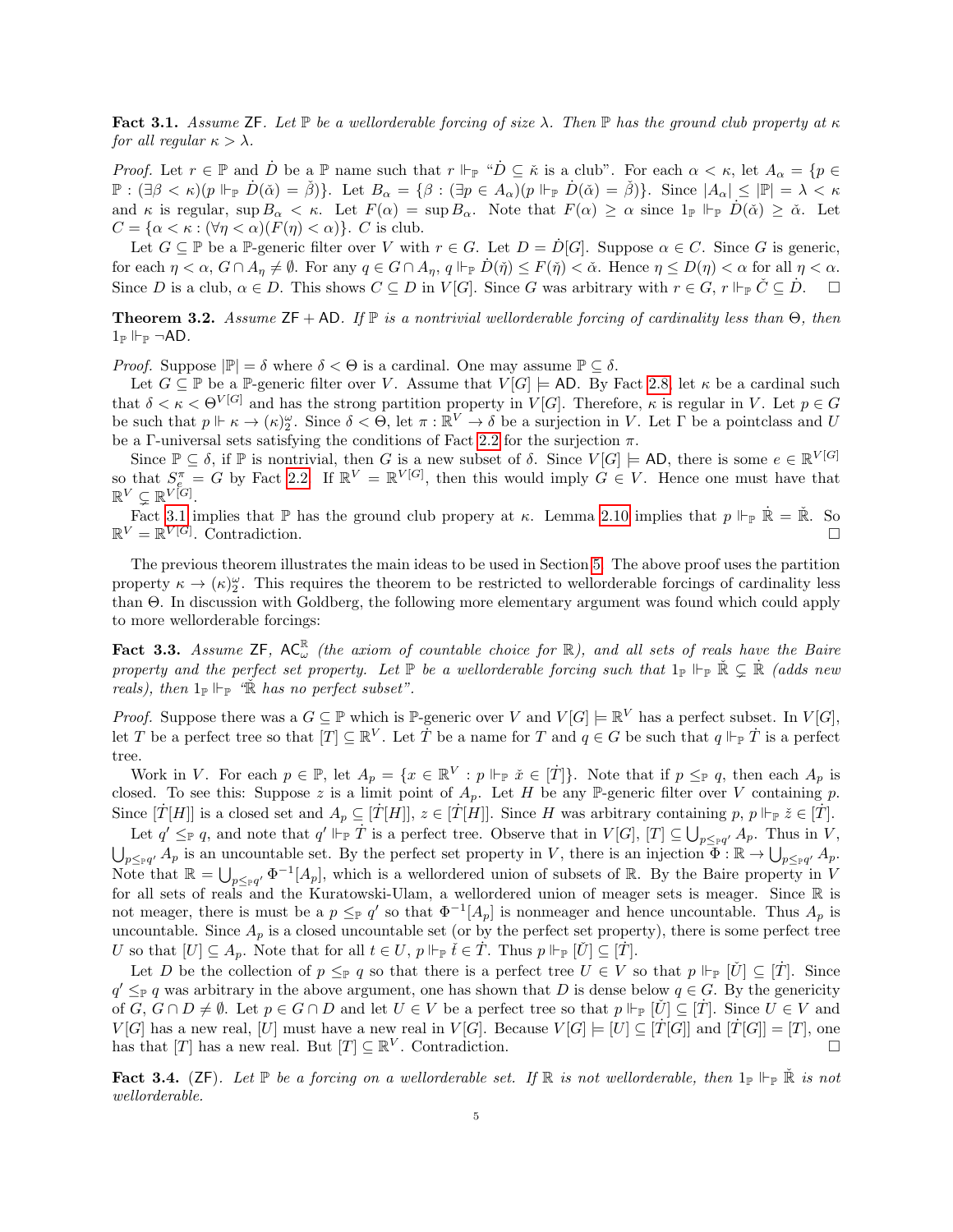*Proof.* Since P is wellorderable, let  $|\mathbb{P}| = \delta$  where  $\delta$  is some ordinal. One may assume  $\mathbb{P} \subset \delta$ . Suppose  $G \subset \mathbb{P}$ is P-generic over V and  $V[G] \models \mathbb{R}^V$  is wellorderable. There is an injection  $\Phi : \mathbb{R}^V \to ON$ . Let  $\dot{\Phi}$  be a P-name for Φ.

Work in V: For each  $r \in \mathbb{R}$ , let  $A_r = \{ \langle p, \beta \rangle : p \Vdash_{\mathbb{P}} \dot{\Phi}(\check{r}) = \check{\beta} \}$ , where  $\langle \cdot, \cdot \rangle$  denotes a definable bijection of ON × ON with ON. Each  $A_r \neq \emptyset$  and if  $r \neq s$ , then  $A_r \cap A_s = \emptyset$ . In V, let  $\Psi : \mathbb{R} \to \text{ON}$  be defined by  $\Psi(r) = \min A_r$ .  $\Psi$  is an injection and hence  $\mathbb{R}^V$  is wellorderable in V. Contradiction.

<span id="page-5-0"></span>**Theorem 3.5.** Assume  $\mathsf{ZF} + \mathsf{AD}$ . If  $\mathbb{P}$  is a wellorderable forcing which adds a new real, then  $1_{\mathbb{P}} \vdash_{\mathbb{P}} \neg \mathsf{AD}$ .

*Proof.* Let  $G \subseteq \mathbb{P}$  be P-generic over V. By Fact [3.4,](#page-4-2)  $V[G]$  must think that  $\mathbb{R}^V$  is uncountable. By Fact [3.3,](#page-4-3)  $\mathbb{R}^V$  is an uncountable set of reals without the perfect set property. Thus AD must fail.

**Question 3.6.** Assume  $ZF + AD$ . Can a nontrivial wellorderable forcing preserve AD?

If  $\mathbb P$  is a nontrivial wellorderable forcing, then must  $\mathbb P$  add a new real?

The proof of Theorem [3.2](#page-4-0) used the Moschovakis coding lemma to show that nontrivial wellorderable forcing of cardinality less than Θ must add a new real.

## 4. Preservation of Θ

Trang and Ikegami showed that in natural models of  $AD^+$ , every forcing that preserves AD must preserve Θ:

**Fact 4.1.** (Ikegami and Trang) Assume  $ZF + AD^+ + V = L(\mathscr{P}(\mathbb{R}))$ . If  $\mathbb{P}$  is a nontrivial forcing and  $1_{\mathbb{P}} \Vdash_{\mathbb{P}}$ AD, then  $1_{\mathbb{P}} \Vdash \Theta = \Theta^V$ .

This section will show under  $ZF + AD$  that any forcing which is a surjective image of R that preserves AD must preserve Θ. It will first be shown using Lemma [2.10](#page-3-2) that any forcing that adds a new real and preserves AD must preserve Θ.

A nontrivial forcing adds the generic filter as a new object. If  $\mathbb P$  is a surjective image of  $\mathbb R$ , then a new set of reals must be added. It will then be shown under  $ZF + AD$  that any nontrivial forcing which is a surjective image of R which preserves AD must actually add a new real. Hence any nontrival forcing which is a surjective image of  $\mathbb R$  must preserve  $\Theta$ .

Lemma [4.3](#page-5-1) and Fact [4.4](#page-6-0) below have been known to Ikegami and Trang under  $\mathsf{ZF} + \mathsf{AD^+} + \mathsf{V} = \mathsf{L}(\mathscr{P}(\mathbb{R}))$ for forcings more general than those which are surjective images of R. An important aspect of their argument involves the sharps of sets of reals. It should be noted that the arguments below are for forcings which are surjective images of  $\mathbb R$  proved under just  $ZF + AD$  without  $DC_{\mathbb R}$ .  $DC_{\mathbb R}$  is used in some classical arguments to produce sharps of sets of reals and to show the wellfoundedness of the Wadge hierarchy.

<span id="page-5-2"></span>Fact 4.2. Let P be a forcing which is a surjective image of R. For each regular  $\kappa \geq \Theta$ , P has the ground club property at  $\kappa$ .

*Proof.* Let  $\pi : \mathbb{R} \to \mathbb{P}$  be a surjection. Let  $\kappa > \Theta$  be regular.

Let  $p \in \mathbb{P}$  and  $\dot{D}$  be a  $\mathbb{P}$ -name so that  $p \Vdash_{\mathbb{P}} \text{``}\dot{D} \subseteq \dot{\kappa}$  is a club". For each  $\alpha < \kappa$ , let  $A_{\alpha} = \{p \in \mathbb{P} : (\exists \beta < \kappa) \in \mathbb{P} : (\exists \beta < \kappa) \in \mathbb{P} : (\exists \beta < \kappa) \in \mathbb{P} : (\exists \beta < \kappa) \in \mathbb{P} : (\exists \beta < \kappa)$  $\kappa$ )( $p \Vdash_{\mathbb{P}} \dot{D}(\check{\alpha}) = \check{\beta}$ ). Let  $B_{\alpha} = \{\beta : (\exists p \in A_{\alpha})(p \Vdash \dot{D}(\check{\alpha}) = \check{\beta})\}.$ 

One will show that for all  $\alpha < \kappa$ , sup  $B_{\alpha} < \kappa$ . Fix an  $\alpha < \kappa$ . Define in  $V, \Phi : \mathbb{R} \to \kappa$  by

$$
\Phi(r) = \begin{cases} 0 & \pi(r) \notin A_{\alpha} \\ \beta & \pi(r) \in A_{\alpha} \land \pi(r) \Vdash_{\mathbb{P}} \dot{D}(\check{\alpha}) = \check{\beta} \end{cases}
$$

 $\Phi$  induces a prewellordering on R. Let  $\delta \leq \Theta^V$  be the length of this prewellordering. Hence  $\Phi$  induces a map  $\Psi : \delta \to \kappa$ . Since  $\kappa$  is regular in V,  $\Psi$  must be bounded below  $\kappa$ . Thus sup  $B_{\alpha} < \kappa$ .

For each  $\alpha < \kappa$ , let  $F(\alpha) = \sup B_{\alpha}$ . Let  $C = {\alpha < \kappa : (\forall \eta < \alpha)(F(\eta) < \alpha)}$ . C is a club subset of  $\kappa$  in V. As in the proof of Fact [3.1,](#page-4-1)  $p \Vdash_{\mathbb{P}} \check{C} \subseteq \check{D}$ . .

<span id="page-5-1"></span>**Lemma 4.3.** Assume  $\mathsf{ZF}$ . If  $\mathbb P$  is a forcing which is a surjective image of  $\mathbb R$  and adds a new real, then  $1_{\mathbb{P}} \Vdash_{\mathbb{P}} \mathsf{AD}$  implies that  $1_{\mathbb{P}} \Vdash_{\mathbb{P}} \Theta = \Theta^V$ .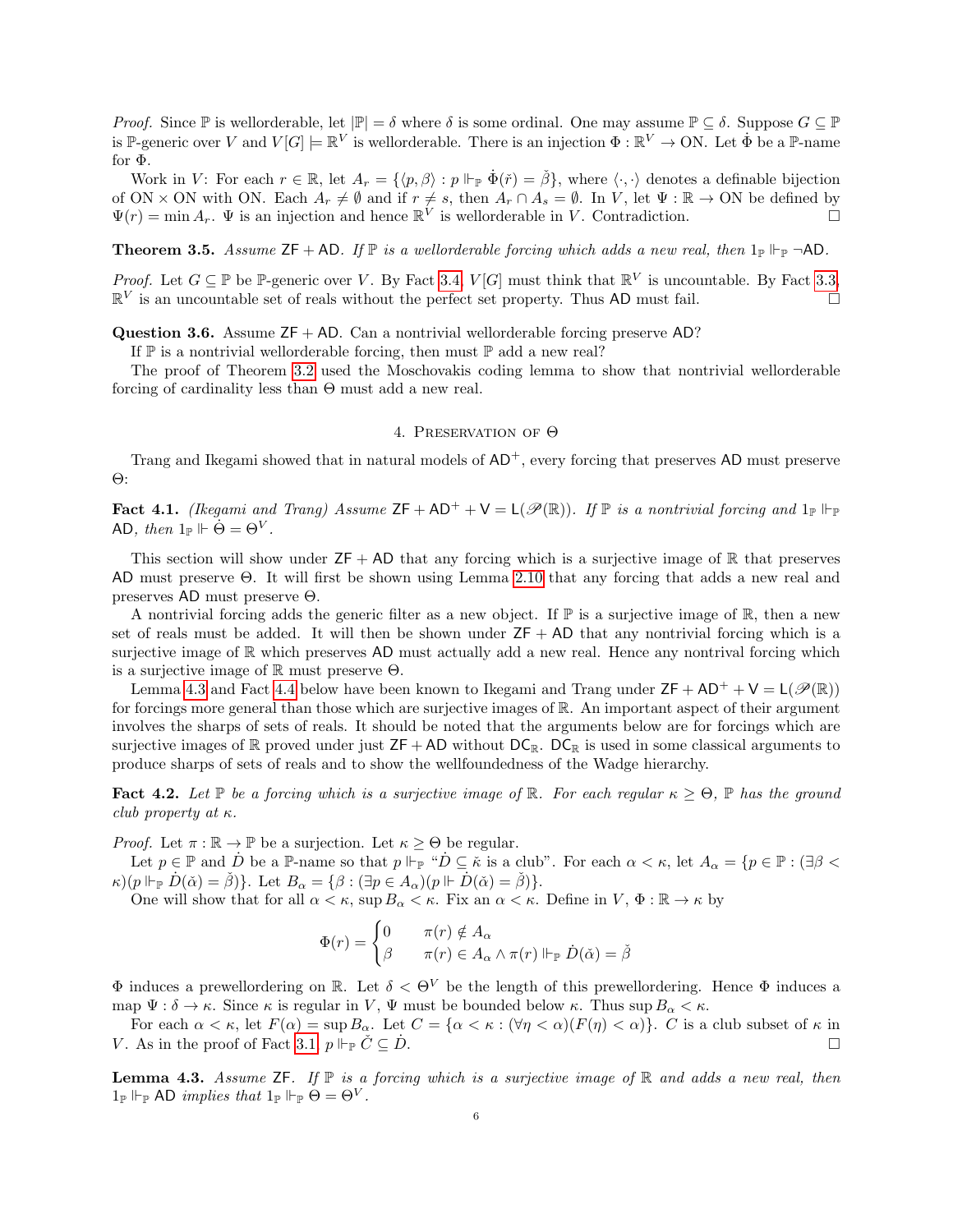*Proof.* Let  $G \subseteq \mathbb{P}$  be a  $\mathbb{P}$ -generic filter over  $\mathbb{P}$ . Suppose  $V[G] \models \text{AD}$  and  $\Theta^{V[G]} > \Theta^V$ .

By Fact [2.8](#page-3-1) applied in  $V[G]$ , there is a  $\kappa$  such that  $\Theta^V < \kappa < \Theta^{V[G]}$  and  $\kappa \to (\kappa)_2^{\omega}$ . Note  $\kappa \to (\kappa)_2^2$ implies that  $\kappa$  is regular in  $\hat{V}[G]$ . Hence  $\kappa$  is regular in V. By Fact [4.2,](#page-5-2)  $\mathbb P$  has the ground club property at κ. Choose  $p \in G$  so that  $p \Vdash_{\mathbb{P}} \kappa \to (\kappa)_2^{\omega}$ . Lemma [2.10](#page-3-2) implies that  $\mathbb{R}^V = \mathbb{R}^V[G]$ . Contradiction.

<span id="page-6-0"></span>Fact 4.4. Assume ZF. Let  $\mathbb P$  be a nontrival forcing which is a surjective image of  $\mathbb R$ . Suppose  $1_{\mathbb P}$   $\mathbb P$   $\mathbb P$  AD. Then  $1_{\mathbb{P}} \Vdash_{\mathbb{P}} \check{\mathbb{R}} \subsetneq \dot{\mathbb{R}}$ . Hence  $1_{\mathbb{P}} \Vdash_{\mathbb{P}} \dot{\Theta} = \Theta^V$ .

*Proof.* Let  $\pi : \mathbb{R} \to \mathbb{P}$  be a surjection. Suppose there is some  $p \in \mathbb{P}$  so that  $p \Vdash_{\mathbb{P}} \check{\mathbb{R}} = \dot{\mathbb{R}}$ . Since  $\mathbb{P}$  is a nontrivial forcing,  $\pi^{-1}[\dot{G}]$  is forced to be a new set of reals. Since  $p \Vdash_{\mathbb{P}} \check{\mathbb{R}} = \dot{\mathbb{R}}$ , for each  $A \in \mathscr{P}(\mathbb{R})^V$ ,  $p \Vdash_{\mathbb{P}} \check{A} \leq_w \pi^{-1}[\dot{G}].$ 

In V, define  $\Phi : \mathbb{R} \times \mathbb{R} \to \Theta$  by

$$
\Phi(r,s) = \begin{cases}\n\alpha & \pi(r) \le p, \pi(r) \Vdash_{\mathbb{P}} \text{``}\Xi_s^{-1}[\pi^{-1}[\dot{G}]] \in \check{V}, \text{ and is a prewellordering of length } \check{\alpha} \text{''} \\
0 & \text{otherwise}\n\end{cases}
$$

Thus in  $V, \Phi$  is a surjection of  $\mathbb{R} \times \mathbb{R}$  onto  $\Theta$ . This is impossible.

<span id="page-6-1"></span>Fact 4.5. Assume that  $\mathbb P$  is a forcing which is a surjective image of  $\mathbb R$ . Then there is a forcing  $\mathbb Q$  on  $\mathbb R$ so that for every  $G \subseteq \mathbb{P}$  which is  $\mathbb{P}$ -generic over V, there is an  $H \subseteq \mathbb{Q}$  which is  $\mathbb{Q}$ -generic over V so that  $V[G] = V[H].$ 

Proof. Let  $\pi : \mathbb{R} \to \mathbb{P}$  be a surjection. Define a forcing Q on R by  $p \leq_{\mathbb{Q}} q$  if and only if  $\pi(p) \leq_{\mathbb{P}} \pi(q)$ . If  $G \subseteq \mathbb{P}$  is a  $\mathbb{P}$ -generic filter over V, then  $\pi^{-1}[G] \subseteq \mathbb{Q}$  is a  $\mathbb{Q}$ -generic filter over V and  $V[G] = V[\pi^{-1}[G]]$ .  $\Box$ 

<span id="page-6-3"></span>**Lemma 4.6.** Assume ZF and there is an  $A \subseteq \mathbb{R}$  such that  $V = L(A, \mathbb{R})$ . Let  $\mathbb{P}$  be a forcing on  $\mathbb{R}$  such that  $1_{\mathbb{P}} \Vdash_{\mathbb{P}} \mathsf{AD}$  and  $\mathbb{P} \leq_w A$ . Let  $A \oplus \mathbb{R}^V$  indicate some fixed recursive coding of the two sets of reals into a single set of reals. (Note that  $V = L(A \oplus \mathbb{R}^V, \mathbb{R}^V)$ .) Then  $1_{\mathbb{P}} \Vdash \dot{V} = L(\check{A} \oplus \check{\mathbb{R}}, \dot{\mathbb{R}})$ .

*Proof.* Suppose not. Let  $G \subseteq \mathbb{P}$  be a  $\mathbb{P}$ -generic filter over  $L(A, \mathbb{R})$  witnessing the failure of the conclusion of the lemma. Here  $\mathbb R$  refers to  $\mathbb R^{L(A,\mathbb R)}$ . Let  $\mathbb R^* = \mathbb R^{L(A,\mathbb R)[G]}$ . Note that  $\mathbb P, \mathbb R \in L(A \oplus \mathbb R, \mathbb R^*)$ . Therefore,  $L(A,\mathbb{R})$  is a definable inner model of  $L(A\oplus \mathbb{R},\mathbb{R}^*)$ . Thus  $\Theta^{L(A,\mathbb{R})} \leq \Theta^{L(A\oplus \mathbb{R},\mathbb{R}^*)}$ . Since  $\mathbb{P},\mathbb{R} \in L(A\oplus \mathbb{R},\mathbb{R}^*)$ ,  $L(A \oplus \mathbb{R}, \mathbb{R}^*) \neq L(A, \mathbb{R})[G]$  implies that  $G \notin L(A \oplus \mathbb{R}, \mathbb{R}^*)$ . Since  $L(A \oplus \mathbb{R}, \mathbb{R}^*)$  and  $L(A, \mathbb{R})[G]$  have the same set of reals, G Wadge reduces every set of reals in  $L(A \oplus \mathbb{R}, \mathbb{R}^*)$ . In  $L(A, \mathbb{R})[G]$ , define  $\Phi : \mathbb{R}^* \to \Theta^{L(A \oplus \mathbb{R}, \mathbb{R}^*)}$ by

$$
\Phi(r) = \begin{cases} \text{length}(\Xi_r^{-1}[G]) & \Xi_r^{-1}[G] \in L(A \oplus \mathbb{R}, \mathbb{R}^*) \text{ and is a prewellordering on } \mathbb{R}^* \\ 0 & \text{otherwise} \end{cases}
$$

 $\Phi$  is a surjection in  $L(A,\mathbb{R})[G]$  of  $\mathbb{R}^*$  onto  $\Theta^{L(A\oplus \mathbb{R},\mathbb{R}^*)}$ . This implies that  $\Theta^{L(A,\mathbb{R})} \leq \Theta^{L(A\oplus \mathbb{R},\mathbb{R}^*)}$  $\Theta^{L(A,\mathbb{R})[G]}$ . This contradicts Fact [4.4](#page-6-0) which asserts that  $\Theta^{L(A,\mathbb{R})} = \Theta^{L(A,\mathbb{R})[G]}$ .

<span id="page-6-2"></span>Fact 4.7. Assume ZF. If  $\mathbb P$  is a forcing which is the surjective image of  $\mathbb R$  and  $\Theta$  is regular, then  $1_{\mathbb P} \Vdash_{\mathbb P}$  AD implies  $1_{\mathbb{P}} \vDash \Theta$  is regular.

Proof. Let  $\pi : \mathbb{R} \to \mathbb{P}$  be a surjection. Let  $G \subseteq \mathbb{P}$  be a  $\mathbb{P}$ -generic filter over V. By Fact [4.4,](#page-6-0)  $V[G] \models \Theta^{V[G]}$  $\Theta^V$ . Suppose  $\Theta$  is not regular in  $V[G]$ . There is some  $\eta < \Theta$  and a function  $f : \eta \to \Theta$  which is cofinal. Let  $\tau \in V$  be a P-name so that  $\tau[G] = f$ .

Now work in V. Define  $g : \eta \times \mathbb{R} \to \Theta$  by

$$
g(\alpha, r) = \begin{cases} 0 & (\forall \beta < \Theta)(\pi(r) \, \mathbb{V}_{\mathbb{P}} \, \tau(\check{\alpha}) = \check{\beta}) \\ \beta & \pi(r) \, \mathbb{I}_{\mathbb{P}} \, \tau(\check{\alpha}) = \check{\beta} \end{cases}
$$

.

Let  $\rho : \mathbb{R} \to \eta$  be a surjection. Define  $h : \mathbb{R} \to \Theta$  by  $h(x) = g(\rho(x_1), x_2)$ , where  $x = \langle x_1, x_2 \rangle$  under some standard pairing function. Let  $x \leq y$  if and only if  $h(x) \leq h(y)$ . As  $\preceq$  is a prewellordering of R, it has length some  $\delta < \Theta$ . Thus there is a map  $h : \delta \to \Theta$  which is cofinal. This is impossible since  $\Theta$  is regular in V.  $\square$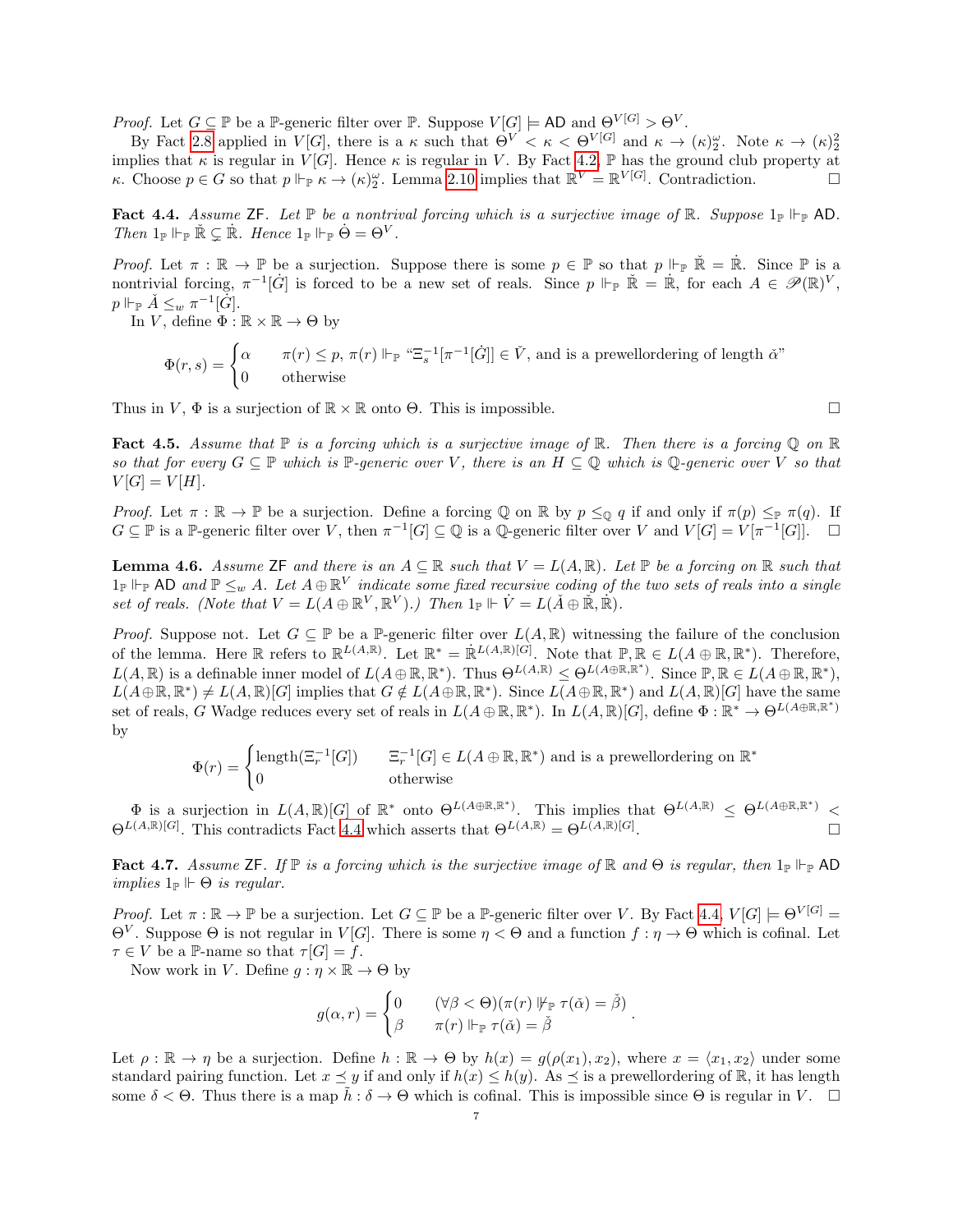#### 5. Destroying AD When Θ Is Regular

<span id="page-7-0"></span>By Fact [4.5,](#page-6-1) this section will assume that the forcing is on  $\mathbb{R}$ . For such a forcing  $\mathbb{P}$ , a name for a real consisting of elements of the form  $(\check{n}, p)$  for  $n \in \omega$  and  $p \in \mathbb{P}$  can be considered subsets of R. In this section, when one writes that a name  $\sigma \in \mathscr{P}(\mathbb{R})$ , it is understood that  $\sigma$  takes this form.

**Definition 5.1.** Let P be a forcing on R. P has the name condition if and only if there is an  $A \subseteq \mathbb{R}$ so that  $\mathbb{P} \leq_w A$  and  $1_{\mathbb{P}} \Vdash_{\mathbb{P}}$  "for all  $r \in \mathbb{R}$ , there is a  $\mathbb{P}\text{-name } \sigma \in \mathscr{P}(\mathbb{R})^{L(\check{A}, \mathbb{R})}$  so that  $\sigma[\dot{G}] = r$  and  $L(\check{A}, \check{\mathbb{R}}) \models \sigma \leq_w \check{A}$ ".

This means that there is a set  $A \subseteq \mathbb{R}$  so that for all  $G \subseteq \mathbb{P}$  which are  $\mathbb{P}$ -generic over V, for all  $r \in \mathbb{R}^{V[G]}$ , there is a set of reals  $\sigma$  in  $L(A,\mathbb{R})$  which is also Wadge reducible to A in  $L(A,\mathbb{R})$  so that when  $\sigma$  is construed as a P-name,  $\sigma[G] = r$ .

<span id="page-7-1"></span>Fact 5.2. Assume ZF. Let  $A \subseteq \mathbb{R}$ . Let  $C_A$  be the set of ordinals  $\alpha$  less than  $\Theta$  so that A can Wadge reduce a prewellordering on  $\mathbb R$  of length  $\alpha$ . Then  $C_A$  is bounded below  $\Theta$ .

*Proof.* Suppose not. Define  $\Psi : \mathbb{R} \times \mathbb{R} \to \Theta$  by

$$
\Psi(r,s) = \begin{cases} \text{rk}_{\Xi_r^{-1}[A]}(s) & \text{if } \Xi_r^{-1}[A] \text{ is a prewellordering on } \mathbb{R} \\ 0 & \text{otherwise} \end{cases}
$$

where if  $\preceq$  is a prewellordering on R, then rk $\preceq$ (s) denote the rank of s in the prewellordering  $\preceq$ .  $\Psi$  is a surjection of  $\mathbb{R} \times \mathbb{R}$  onto  $\Theta$ . Contradiction.

<span id="page-7-2"></span>Fact 5.3. Assume  $\mathsf{ZF}+\mathsf{AD}+\Theta$  is regular. Every forcing  $\mathbb P$  on  $\mathbb R$  such that  $1_{\mathbb P}\Vdash_{\mathbb P}\mathsf{AD}$  has the name condition. *Proof.* Let  $p \in \mathbb{P}$  and  $G \subseteq \mathbb{P}$  be a P-generic filter over V such that  $p \in G$ . By Fact [4.4](#page-6-0) and Fact [4.7,](#page-6-2)

 $\Theta^{V[G]} = \Theta^{\overline{V}}$  and  $\Theta$  remains regular in  $V[G]$ . Suppose  $r \in \mathbb{R}^{V[G]}$ . There is some P-name  $\tau \in V$  so that  $r = \tau[G]$ . Let  $\sigma = \{(\check{n},s) : s \Vdash_{\mathbb{P}} \check{n} \in \tau\}$ . Note that  $\sigma[G] = \tau[G]$  and  $\sigma$  can be considered as essentially a set of reals.

Since  $\mathscr{P}(\mathbb{R})^V \in V[G]$ , one can define a function  $\Phi : \mathbb{R}^V[G] \to \Theta$  by

$$
\Phi(r) = \min\{\sup(C_{\sigma})^V + 1 : \sigma \in \mathcal{P}(\mathbb{R})^V \wedge \sigma[G] = r\}
$$

where  $C_A$ , for  $A \subseteq \mathbb{R}$ , is defined in Fact [5.2.](#page-7-1)

In  $V[G]$ , define  $x \sqsubseteq y$  if and only if  $\Phi(x) \leq \Phi(y)$ .  $\square$  is a prewellordering on R. There is some  $\delta < \Theta^{V[G]}$  =  $\Theta^V$  so that  $\subseteq$  has length  $\delta$ . Thus  $\Phi$  induces a map  $\tilde{\Phi}: \delta \to \Theta$ . Since  $\Theta$  is regular in  $V[G], \tilde{\Phi}$  and hence  $\Phi$  is bounded below some  $\gamma < \Theta$ .

Fix a prewellordering  $\preceq^*$  in V of length greater than or equal to  $\gamma$ . Let  $r \in \mathbb{R}^{V[G]}$ . Let  $\sigma \in V$  be a set of reals so that when it is construed as a P-name,  $\sigma[G] = r$  and  $\Phi(r) = (C_{\sigma})^V + 1$ . Since  $\gamma > \sup(C_{\sigma})^V$ ,  $\sigma$  can not Wadge reduce  $\preceq^*$  in V. Hence by Wadge's lemma,  $\sigma \leq_w \preceq^*$  in V.

It has been shown that in  $V[G]$ , there is some ordinal  $\gamma$ , so that for any prewellordering  $\preceq^* \in V$  of length greater than or equal to  $\gamma$ , every  $r \in \mathbb{R}^{V[G]}$  has a name  $\sigma \in \mathscr{P}(\mathbb{R})^{L(\preceq^*, \mathbb{R})}$  so that  $\sigma[G] = r$  and  $L(\preceq^*, \mathbb{R}) \models \sigma \leq_w \preceq^*$ . Find some  $q \leq_{\mathbb{P}} p, q \in G$ , and some  $\gamma < \Theta$  so that q which forces this above statement about  $\gamma$ . Since  $p \in \mathbb{P}$  was arbitrary, it has been shown that there is a dense set of q for which there is some  $\gamma$  so that q forces the above statement involving  $\gamma$ .

Define  $\Psi : \mathbb{P} \to \Theta$  by  $\Psi(q)$  is the least  $\gamma$  so that q forces the above statement involving  $\gamma$  if such a  $\gamma$  exists. Let  $\Psi(q) = 0$  otherwise.  $\Psi$  induces a prewellordering on R of length  $\delta < \Theta$ . Since  $\Theta$  is regular in V,  $\Psi$  is bounded below Θ by some  $\gamma$ . Let  $\preceq^*$  be some prewellordering on R of length  $\gamma$ . Let  $A = \preceq^*$ . One has that A witnesses that  $\mathbb P$  has the name condition.  $\Box$ 

<span id="page-7-3"></span>**Lemma 5.4.** Assume  $ZF + AD$ . Let  $\mathbb P$  be a forcing on  $\mathbb R$  and  $1_{\mathbb P} \Vdash AD$ . Assume that  $\mathbb P$  has the name condition. Let  $A \subseteq \mathbb{R}$  witness the name condition. Then in  $L(A, \mathbb{R})$ ,  $1_{\mathbb{P}} \Vdash_{\mathbb{P}} \mathsf{AD}$ ,  $\delta_A$  has the ground club property, and  $1_{\mathbb{P}} \Vdash_{\mathbb{P}} \check{\delta}_A$  has the strong partition property.

*Proof.* Let A witness the name condition. Note that  $L(A, \mathbb{R}) \models \text{AD}$ .

Throughout this proof,  $\mathbb{R}$  denotes  $\mathbb{R}^V$  and  $\mathbb{R}^*$  denotes  $\mathbb{R}^V$ <sup>[G]</sup> whenever G is P-generic over V.

Let  $p \in \mathbb{P}$ . Let  $G \subseteq \mathbb{P}$  be any P-generic filter over V containing p. By definition of the name condition,  $\mathbb{R}^{L(A,\mathbb{R})[G]} = \mathbb{R}^{V[G]}$ . Thus since  $V[G] \models AD, L(A,\mathbb{R})[G] \models AD$ . Let  $q \leq_{\mathbb{P}} p$  with  $q \in G$  be such that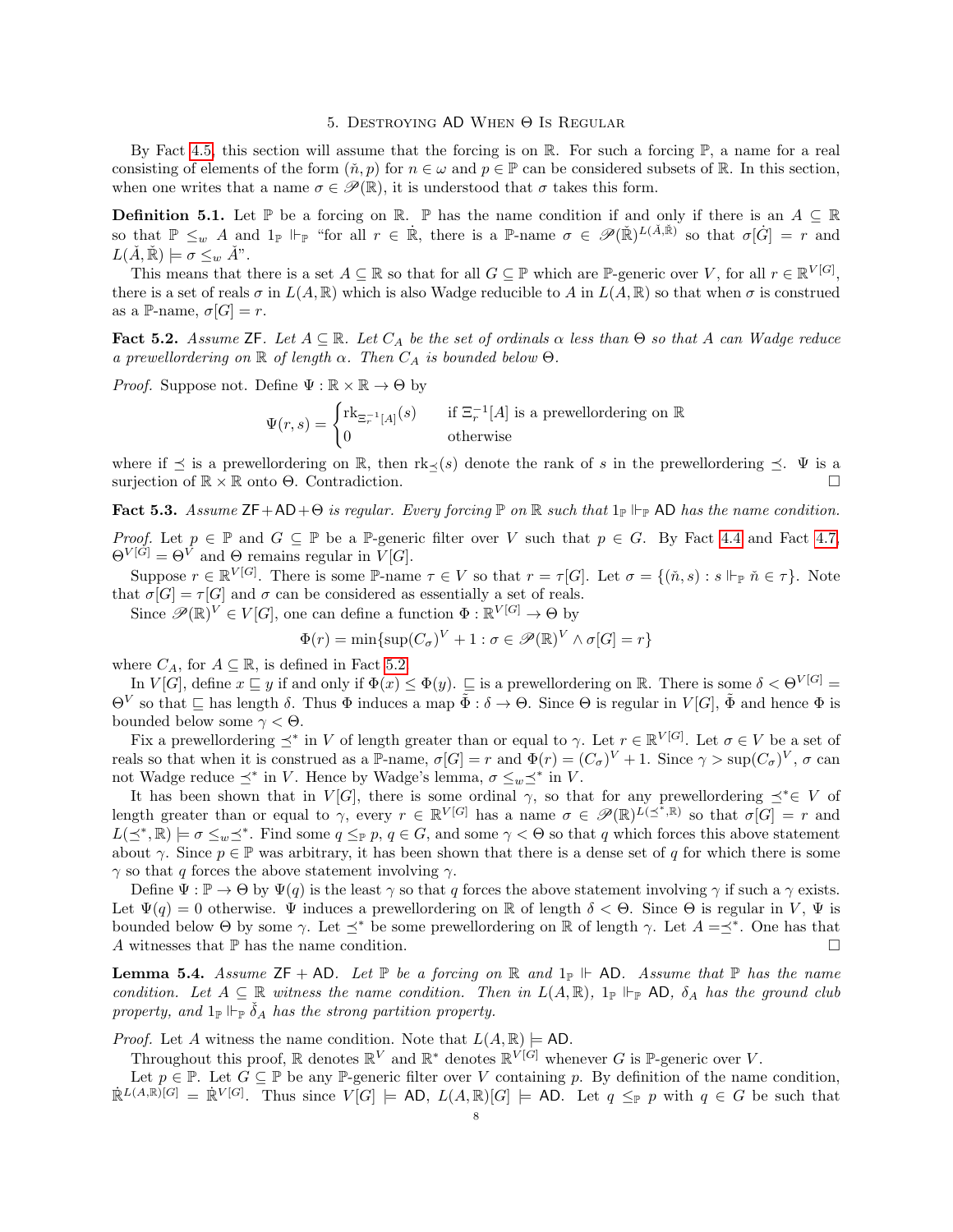$L(A, \mathbb{R}) \models q \Vdash_{\mathbb{P}} \mathsf{AD}.$  Since  $p \in \mathbb{P}$  was arbitrary, there is a dense set of  $q \in \mathbb{P}$  so that  $L(A, \mathbb{R}) \models q \Vdash_{\mathbb{P}} \mathsf{AD}.$ One has that  $L(A, \mathbb{R}) \models 1_{\mathbb{P}} \Vdash_{\mathbb{P}} \mathsf{AD}$ .

By Lemma [4.6,](#page-6-3)  $L(A, \mathbb{R})[G] = L(A \oplus \mathbb{R}, \mathbb{R}^*)$  for any  $G \subseteq \mathbb{P}$  which is  $\mathbb{P}$ -generic over V. Let  $p \in \mathbb{P}$ . Let  $G \subseteq \mathbb{P}$  be any  $\mathbb{P}$ -generic filter over V containing p. Claim 1:  $\delta_A = (\delta_{A \oplus \mathbb{R}})^{L(A \oplus \mathbb{R}, \mathbb{R}^*)}$ .

Let  $r \in \mathbb{R}^*$ . By the name condition, there is some  $\tau \subseteq \mathbb{R}$  which is Wadge reducible to A and  $\tau[G] = r$ when  $\tau$  is construed as a P-name. Note that every set which is Wadge reducible to A appears at level  $L_1(A,\mathbb{R})$ . Let  $\varphi(\dot{v},A\oplus\mathbb{R},\dot{\mathbb{R}})$  be a  $\Sigma_1$  formula. Suppose that  $L(A\oplus\mathbb{R},\mathbb{R}^*)\models \varphi(r,A\oplus\mathbb{R},\mathbb{R}^*)$ . Since  $L(A \oplus \mathbb{R}, \mathbb{R}^*) = L(A, \mathbb{R})[G]$ , there is some  $q_0 \leq_{\mathbb{P}} p$  so that  $q_0 \in G$  and

$$
L(A,\mathbb{R}) \models q_0 \Vdash_{\mathbb{P}} L(\check{A} \oplus \check{\mathbb{R}}, \dot{\mathbb{R}}) \models \varphi(\tau, \check{A} \oplus \check{\mathbb{R}}, \dot{\mathbb{R}}).
$$

By replacement, the following is a true  $\Sigma_1(L(A,\mathbb{R}),\mathbb{R}\cup \{\mathbb{R},A\})$  formula: (Note that it is important that  $\tau \leq_w A$ .)

$$
L(A,\mathbb{R}) \models (\exists \alpha)(L_{\alpha}(A,\mathbb{R}) \models q_0 \Vdash_{\mathbb{P}} L(\check{A} \oplus \check{\mathbb{R}}, \dot{\mathbb{R}}) \models \varphi(\tau, \check{A} \oplus \check{\mathbb{R}}, \dot{\mathbb{R}})).
$$

By definition of  $\delta_A$ , there exists some  $\alpha < \delta_A$  so that

$$
L(A,\mathbb{R}) \models L_{\alpha}(A,\mathbb{R}) \models q_0 \Vdash_{\mathbb{P}} L(\check{A} \oplus \check{\mathbb{R}},\dot{\mathbb{R}}) \models \varphi(\tau,\check{A} \oplus \check{\mathbb{R}},\mathbb{R}).
$$

Hence for some  $\alpha < \delta_A$ ,

$$
L_{\alpha}(A,\mathbb{R}) \models q_0 \Vdash_{\mathbb{P}} L(\check{A} \oplus \check{\mathbb{R}}, \dot{\mathbb{R}}) \models \varphi(\tau, \check{A} \oplus \check{\mathbb{R}}, \dot{\mathbb{R}}).
$$

Since  $q_0 \in G$ , the forcing theorem gives

$$
L_{\alpha}(A,\mathbb{R})[G] \models L(A \oplus \mathbb{R},\dot{\mathbb{R}}) \models \varphi(r,A \oplus \mathbb{R},\dot{\mathbb{R}}).
$$

Also

$$
(L(A\oplus\mathbb{R},\dot{\mathbb{R}}))^{L_{\alpha}(A,\mathbb{R})[G]}=L_{\alpha}(A\oplus\mathbb{R},\dot{\mathbb{R}}^{L_{\alpha}(A,\mathbb{R})[G]}).
$$

Since A witnesses the name condition, every  $t \in \mathbb{R}^*$  has a name in  $L_1(A, \mathbb{R})$ . Hence  $\mathbb{R}^{L_{\alpha}(A, \mathbb{R})[G]} = \mathbb{R}^*$ . Thus one has

$$
L_{\alpha}(A,\mathbb{R})[G] \models L_{\alpha}(A \oplus \mathbb{R}, \mathbb{R}^*) \models \varphi(r, A \oplus \mathbb{R}, \mathbb{R}^*).
$$

Thus

$$
L_{\alpha}(A \oplus \mathbb{R}, \mathbb{R}^*) \models \varphi(r, A \oplus \mathbb{R}, \mathbb{R}^*).
$$

By upward absolute of  $\Sigma_1$  formulas,

$$
L_{\delta_A}(A \oplus \mathbb{R}, \mathbb{R}^*) \models \varphi(r, A \oplus \mathbb{R}, \mathbb{R}^*).
$$

It has been established that  $(\delta_{A\oplus \mathbb{R}})^{L(A\oplus \mathbb{R}, \mathbb{R}^*)} \leq \delta_A$ .

Let 
$$
\varphi(v, A, \mathbb{R})
$$
 be a  $\Sigma_1$  formula and  $r \in \mathbb{R}^V$ . Note  $\mathbb{R} \in L(A \oplus \mathbb{R}, \mathbb{R}^*)$ . Suppose  $L(A, \mathbb{R}) \models \varphi(r, A, \mathbb{R})$ . Then

$$
L(A \oplus \mathbb{R}, \mathbb{R}^*) \models L(A, \mathbb{R}) \models \varphi(r, A, \mathbb{R}).
$$

The following is a true  $\Sigma_1(L(A \oplus \mathbb{R}, \mathbb{R}^*), \mathbb{R}^* \cup \{A \oplus \mathbb{R}, \mathbb{R}^*\})$  sentence

$$
L(A \oplus \mathbb{R}, \mathbb{R}^*) \models (\exists \alpha)(L_{\alpha}(A, \mathbb{R}) \models \varphi(r, A, \mathbb{R})).
$$

By definition of  $(\delta_{A\oplus \mathbb{R}})^{L(A\oplus \mathbb{R}, \mathbb{R}^*)}$ , there is some  $\alpha < (\delta_{A\oplus \mathbb{R}})^{L(A\oplus \mathbb{R}, \mathbb{R}^*)}$  so that

$$
L(A \oplus \mathbb{R}, \mathbb{R}^*) \models L_{\alpha}(A, \mathbb{R}) \models \varphi(r, A, \mathbb{R}).
$$

Thus

$$
L_{\alpha}(A,\mathbb{R}) \models \varphi(r,A,\mathbb{R}).
$$

By upward absoluteness

$$
L_{(\delta_{A\oplus\mathbb{R}})^{L(A\oplus\mathbb{R},\mathbb{R}^*)}}(A,\mathbb{R})\models\varphi(r,A,\mathbb{R}).
$$

This shows that  $\delta_A \leq (\delta_{A\oplus \mathbb{R}})^{L(A\oplus \mathbb{R}, \mathbb{R}^*)}$ . Claim 1 has been established.

By Claim 1, let  $q \leq_{\mathbb{P}} p$  with  $q \in G$  be such that  $L(A, \mathbb{R}) \models q \Vdash \check{\delta}_A = \check{\delta}_{A \oplus \check{\mathbb{R}}}$ . Since  $p \in \mathbb{P}$  was arbitrary, the set of  $q \in \mathbb{P}$  such that  $L(A, \mathbb{R}) \models q \Vdash \check{\delta}_A = \dot{\delta}_{A \oplus \check{\mathbb{R}}}$  is dense. Thus  $L(A, \mathbb{R}) \models 1_{\mathbb{P}} \Vdash_{\mathbb{P}} \check{\delta}_A = \dot{\delta}_{A \oplus \check{\mathbb{R}}}$ .

Fact [2.6,](#page-3-0) Lemma [4.6,](#page-6-3) and the fact that  $L(A, \mathbb{R}) \models 1_{\mathbb{P}} \Vdash \check{\delta}_A = \dot{\delta}_{A \oplus \check{\mathbb{R}}}$  now imply that  $L(A, \mathbb{R}) \models 1_{\mathbb{P}} \Vdash_{\mathbb{P}} \check{\delta}_A$ has the strong partition property. It remains to show that  $\delta_A$  has the ground club property.

Claim 2: In  $L(A, \mathbb{R})$ ,  $\delta_A$  has the ground club property.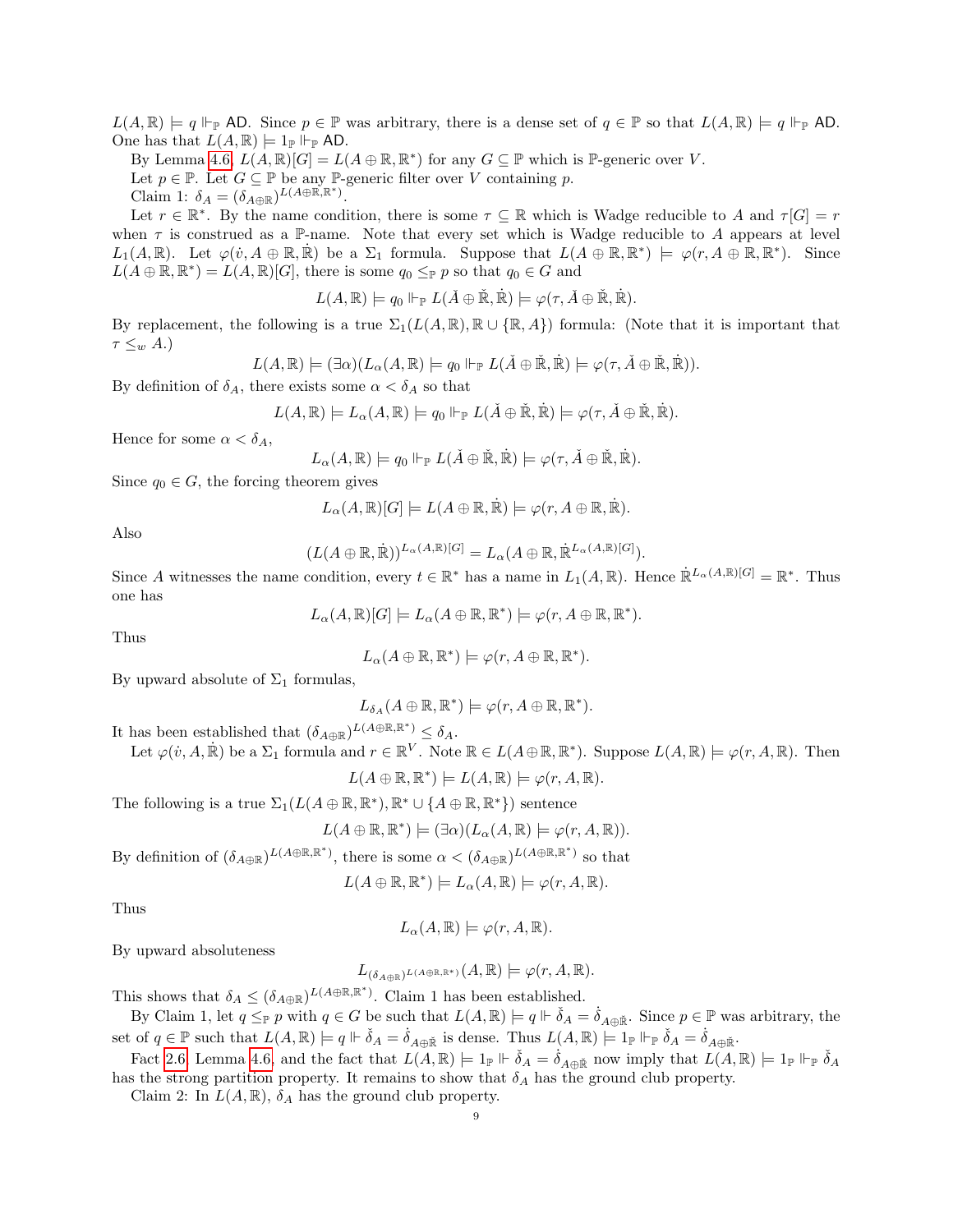Let  $p \in \mathbb{P}$  and G be P-generic over  $L(A, \mathbb{R})$  containing p. Recall it has been shown that  $\delta_A^{L(A, \mathbb{R})}$  $\delta_{A\oplus \mathbb{R}}^{L(A\oplus \mathbb{R},\mathbb{R}^*)}$  and  $L(A,\mathbb{R})[G]=L(A\oplus \mathbb{R},\mathbb{R}^*)$  by Lemma [4.6.](#page-6-3) Let  $D\in L(A,\mathbb{R})[G]$  be a club subset of  $\delta_A^{\tilde{L}(A,\mathbb{R})}=$  $\delta_{A\oplus \mathbb{R}}^{L(\widetilde{A}\oplus \mathbb{R},\mathbb{R}^*)}$ . Let  $\rho_{A\oplus \mathbb{R}}$  and  $\varsigma$  be those objects from Definition [2.4](#page-2-2) for  $A\oplus \mathbb{R}$  defined in  $L(A,\mathbb{R})[G]=L(A\oplus \mathbb{R})$  $\mathbb{R}, \mathbb{R}^*$ ). Since  $L(A, \mathbb{R})[G] = L(A \oplus \mathbb{R}, \mathbb{R}^*)$   $\models$  AD and Fact [2.2,](#page-2-1) there is some  $e \in \mathbb{R}^*$  so that the graph of the increasing enumeration of D is  $S_e^{\rho_{A\oplus R}}$ . By the name condition as witnessed by A, there is some P-name  $\dot{e} \subseteq \mathbb{R}$  so that  $\dot{e} \leq_w A$  by a Wadge reduction coded in  $L(A, \mathbb{R})$  and  $\dot{e}[G] = e$ . There is some  $q_0 \leq_{\mathbb{P}} q$  with  $q_0 \in G$  so that  $q_0 \Vdash \text{``}S_{\hat{e}}^{\rho_{A \oplus \mathbb{R}}}$  is the graph of an enumeration of a club subset of  $\check{\delta}_A$ ".

By reflection, for each  $\beta < \delta_A$ , the following is a true  $\Sigma_1$  statement in  $L(A, \mathbb{R})$  using parameters among A, R, and elements of  $L_{\delta_A}(A,\mathbb{R})$ :

$$
L(A,\mathbb{R}) \models (\exists \alpha)(L_{\alpha}(A,\mathbb{R}) \models (\forall k \leq_{\mathbb{P}} q_0)(\exists j \leq_{\mathbb{P}} k)(\exists \gamma)(j \Vdash_{\mathbb{P}} \varsigma(\langle \check{\beta}, \check{\gamma} \rangle, \dot{e}, \check{A} \oplus \check{\mathbb{R}}, \dot{\mathbb{R}}))),
$$

where  $\langle \cdot, \cdot \rangle$  refers to a fixed ordinal pairing function. This merely states that there is a dense set of conditions below  $q_0$  which forces a value for the image of  $\check{\beta}$  under the function whose graph is  $S_e^{\rho_{\check{A}\oplus\check{\mathbb{R}}}}$ .

By the definition of  $\delta_A$  in  $L(A, \mathbb{R})$ , there is some  $\alpha < \delta_A$  so that

$$
L_{\alpha}(A,\mathbb{R}) \models (\forall k \leq_{\mathbb{P}} q_0)(\exists j \leq_{\mathbb{P}} k)(\exists \gamma)(j \Vdash_{\mathbb{P}} \varsigma(\langle \check{\beta}, \check{\gamma} \rangle, \dot{e}, \check{A} \oplus \check{\mathbb{R}}, \dot{\mathbb{R}})).
$$

Let  $\epsilon_{\beta}$  be the least  $\alpha$  with this property. By upward absoluteness of the  $\Sigma_1$  formula  $\varsigma$ ,

$$
L(A,\mathbb{R}) \models q_0 \Vdash_{\mathbb{P}} (\exists \gamma < \check{\epsilon}_{\beta})(\varsigma(\langle \check{\beta}, \gamma \rangle, \dot{e}, \check{A} \oplus \check{\mathbb{R}}, \dot{\mathbb{R}})).
$$

Thus for all P-generic filter H containing  $q_0$ , the  $\beta^{\text{th}}$  element of the club subset of  $\delta_A^{L(A,\mathbb{R})}$  enumerated by the function whose graph is  $S_{\varepsilon[H]}^{\rho_{A\oplus\mathbb{R}}}$  $e_{\hat{\theta}[H]}^{\rho_{A\oplus\mathbb{R}}}$  is less than  $\epsilon_{\beta}$ . Define in  $L(A,\mathbb{R})$ , a function  $g: \delta_A \to \delta_A$  by  $g(\beta) = \epsilon_{\beta}$ . Let  $C = {\mu < \delta_A : (\forall \gamma < \mu)(g(\gamma) < \mu)}$ . By the same argument as in the proof of Fact [3.1,](#page-4-1)  $C \subseteq \delta_A$  is a club in  $L(A, \mathbb{R})$  and  $q_0 \Vdash \text{``C}$  is a subset of the club enumerated by  $S_{\hat{e}}^{\rho_{A \oplus \mathbb{R}}}$ . Thus  $L(A, \mathbb{R})[G] \models C \subseteq D$ . This proves Claim 2 and completes the lemma.

<span id="page-9-1"></span>**Theorem 5.5.** Assume  $ZF+AD+ \Theta$  is regular. Suppose  $\mathbb P$  is a nontrivial forcing which is a surjective image of R. Then  $1_{\mathbb{P}}$   $\vdash_{\mathbb{P}} \neg AD$ .

*Proof.* As throughout this section, one may assume  $\mathbb P$  is a forcing on  $\mathbb R$ . Assume AD is preserved by the forcing. Fact [5.3](#page-7-2) implies that  $\mathbb P$  has the name condition. Let  $A \subseteq \mathbb R$  witness the name condition.

Work in  $L(A, \mathbb{R})$ . Fact [4.4](#page-6-0) states that a new real must be added. However Lemma [2.10](#page-3-2) and Lemma [5.4](#page-7-3) imply that the ground model and the forcing extension have the same reals. Contradiction.

<span id="page-9-2"></span>Corollary 5.6. Assume  $\mathsf{ZF} + \mathsf{AD} + \mathsf{V} = \mathsf{L}(\mathbb{R})$ . No nontrivial forcing  $\mathbb{P} \in L_{\Theta}(\mathbb{R})$  can preserve AD.

In fact, assume  $\mathsf{ZF} + \mathsf{AD^+} + \neg \mathsf{AD}_\mathbb{R} + \mathsf{V} = \mathsf{L}(\mathscr{P}(\mathbb{R}))$ . No nontrivial forcing which is the surjective image of  $\mathbb R$  can preserve AD.

*Proof.* If there is some set X so that every set is  $OD_{X,r}$  for some  $r \in \mathbb{R}$ , then  $\Theta$  is regular. Hence if  $L(\mathbb{R}) \models$  AD, then  $L(\mathbb{R}) \models \Theta$  is regular. Woodin showed that if  $ZF + AD^+ + \neg AD_{\mathbb{R}} + V = L(\mathscr{P}(\mathbb{R}))$  holds, then there is some set of ordinals J so that  $V = L(J, \mathbb{R})$ . Hence in these natural models of  $AD^+ + \neg AD_{\mathbb{R}}$ ,  $\Theta$ is regular.  $\square$ 

Question 5.7. Assume  $ZF + AD$ . If  $\mathbb P$  is a nontrivial forcing which is a surjective image of  $\mathbb R$ , then does  $1_P \Vdash_{\mathbb{P}} \neg AD \text{ hold?}$ 

By the above, it remains to consider the case when  $\Theta$  is singular.

Let  $\Theta_0$  be the supremum of the ordinals which are the surjective image of R by OD surjections. Ikegami and Trang have informed the authors that the consistency of  $ZF + AD^+$  and  $\Theta > \Theta_0$  implies the consistency of the statement that there is a forcing  $\mathbb{P}$  (which is not a surjective image of  $\mathbb{R}$ ) such that  $1_{\mathbb{P}} \Vdash_{\mathbb{P}} \mathsf{AD} \wedge \Theta < \Theta$ . This model also does not satisfy  $ZF + AD^+ + V = L(\mathcal{P}(\mathbb{R}))$ .

#### **REFERENCES**

<span id="page-9-0"></span><sup>1.</sup> Paul Cohen, The independence of the continuum hypothesis, Proc. Nat. Acad. Sci. U.S.A. 50 (1963), 1143–1148. MR 0157890

<span id="page-9-3"></span><sup>2.</sup> Steve Jackson, Structural consequences of AD, Handbook of set theory. Vols. 1, 2, 3, Springer, Dordrecht, 2010, pp. 1753– 1876. MR 2768700